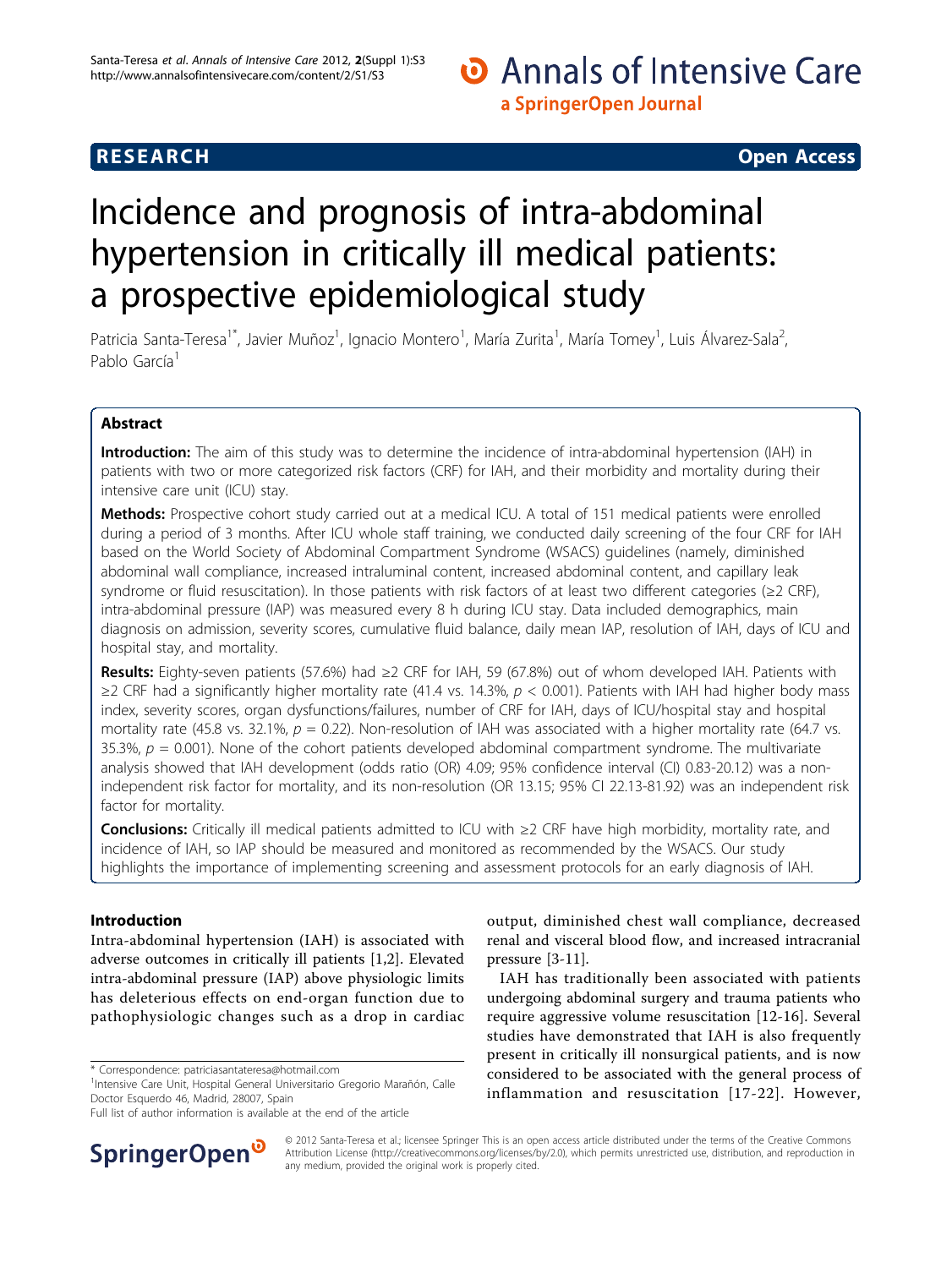establishing comparisons for incidence, morbidity and mortality rates in medical patients from data of published clinical trials is difficult, mainly due to three reasons: firstly, the absence of uniform definitions before consensus guidelines, which allow us to reproduce and interpret the results; secondly, the different methods used for IAP measurement; and lastly, the fact that most clinical studies have been performed on mixed populations (both medical and surgical).

The World Society of Abdominal Compartment Syndrome (WSACS) has published a consensus statement including definitions and recommendations for the screening and management of IAH and abdominal compartment syndrome (ACS) [[23,24\]](#page-12-0). Following this consensus, the aim of this study was to determine the incidence of IAH in exclusively critically ill medical patients with high risk of IAH development, and their morbidity and mortality during their intensive care unit (ICU) stay.

# Materials and methods

This study was conducted in a university hospital medical ICU in accordance with a protocol that was approved by the local ethics committee. The study fulfilled the requirements of the Declaration of Helsinki, and included an informed consent from the patients on admission (or their family if necessary) to participate and publish the results.

All medical patients admitted to the ICU during a three-month period and expected to stay > 24 h were prospectively enrolled, provided they needed a bladder catheter. Exclusion criteria were ICU stay < 24 h, age < 18 years, pregnancy, contraindication for intravesical pressure measurement (pelvic fracture, hematuria, or neurogenic bladder), and bladder surgery. WSACS consensus for assessment of IAH was implemented as a new protocol [\[23,24\]](#page-12-0).

### Data collection

### Demographic data

Age, gender, body mass index (BMI) expressed as  $\text{kg/m}^2$ [[25\]](#page-12-0), main diagnosis on admission, cumulative fluid balance, length of ICU and hospital stay, and hospital mortality were considered in collecting the patients' data. Patients were followed until death or hospital discharge, whatever came first.

### Organ dysfunction

On admission, APACHE II (Acute Physiology and Chronic Health Evaluation) and SOFA (Sequential Organ Failure Assessment) scores were recorded using the worst values of the day [[26,27\]](#page-12-0). Organ dysfunction/ failure was evaluated using the SOFA score (dysfunction = subscore ≤2, failure = subscore ≥3). The SOFA maximum score was based on the worst value of each organ system during the ICU stay.

#### Risk factors for IAH

All patients were prospectively screened for risk factors (RF) of IAH on admission and daily during their ICU stay until death or discharge, based on four categories from the WSACS algorithm (Table [1\)](#page-2-0). Those patients who presented any RF of at least two different categories  $(\geq 2$  categorized risk factors (CRF)), at any time on admission or during the ICU stay, were considered to have a high risk of developing IAH, and IAP was monitored (starting the day they were found to have  $\geq 2$ CRF). Those patients with  $< 2$  CRF on admission and daily during the ICU stay were considered to have a low risk of developing IAH according to WSACS recommendations and their IAP measurement was not recorded. For the main analysis, we calculated the number of RF as categories (one minimum, four maximum) on admission (first 24 h) and during the ICU stay (mean RF categories present per day).

# IAP measurement

IAP was measured intravesically using a closed-system Foley bladder catheter according to the modified Kron technique [\[28,29\]](#page-12-0) with an instillation volume of 25 ml of saline. Abdominal perfusion pressure (APP) was calculated as mean arterial pressure minus IAP [[30,31\]](#page-12-0). Measurements of IAP and APP were recorded every 8 h in patients with ≥2 CRF until resolution of IAH (in case it developed), death, or discharge from the ICU. IAH was defined as a repeated (at least three consecutive values separated by 8 h) elevation of  $IAP_{min}$  (the lowest value of each of the three IAP measures)  $\geq$ 12 mmHg [[23\]](#page-12-0). For the main analysis,  $IAP_{mean}$  and  $APP_{mean}$  (mean of the three daily values) were calculated per day.

### IAH characteristics

We recorded the day of onset, days of sustained IAH, surgical abdominal decompression, and resolution. Resolution of IAH was defined as a sustained  $IAP_{min} < 12$ mmHg in all measurements recorded every 8 h for a minimum of 48 h; and non-resolution was defined as a sustained IAP<sub>min</sub>  $\geq$  12 mmHg in all measurements until death or discharge from the ICU. IAH was classified according to the time of onset (on admission or during ICU stay) and the development of symptoms (acute, over a period of hours; subacute, over a period of days; or chronic, over a period of months/years). We also recorded the grade of maximal IAP reached during the ICU stay (I, 12-15; II, 16-20; III, 21-25; IV, ≥25 mmHg) [[23\]](#page-12-0).

# Statistical analysis

#### Univariate analysis

Continuous non-normally distributed variables were expressed as the median and interquartile range and compared using the nonparametric Mann-Whitney test. Continuous normally distributed variables were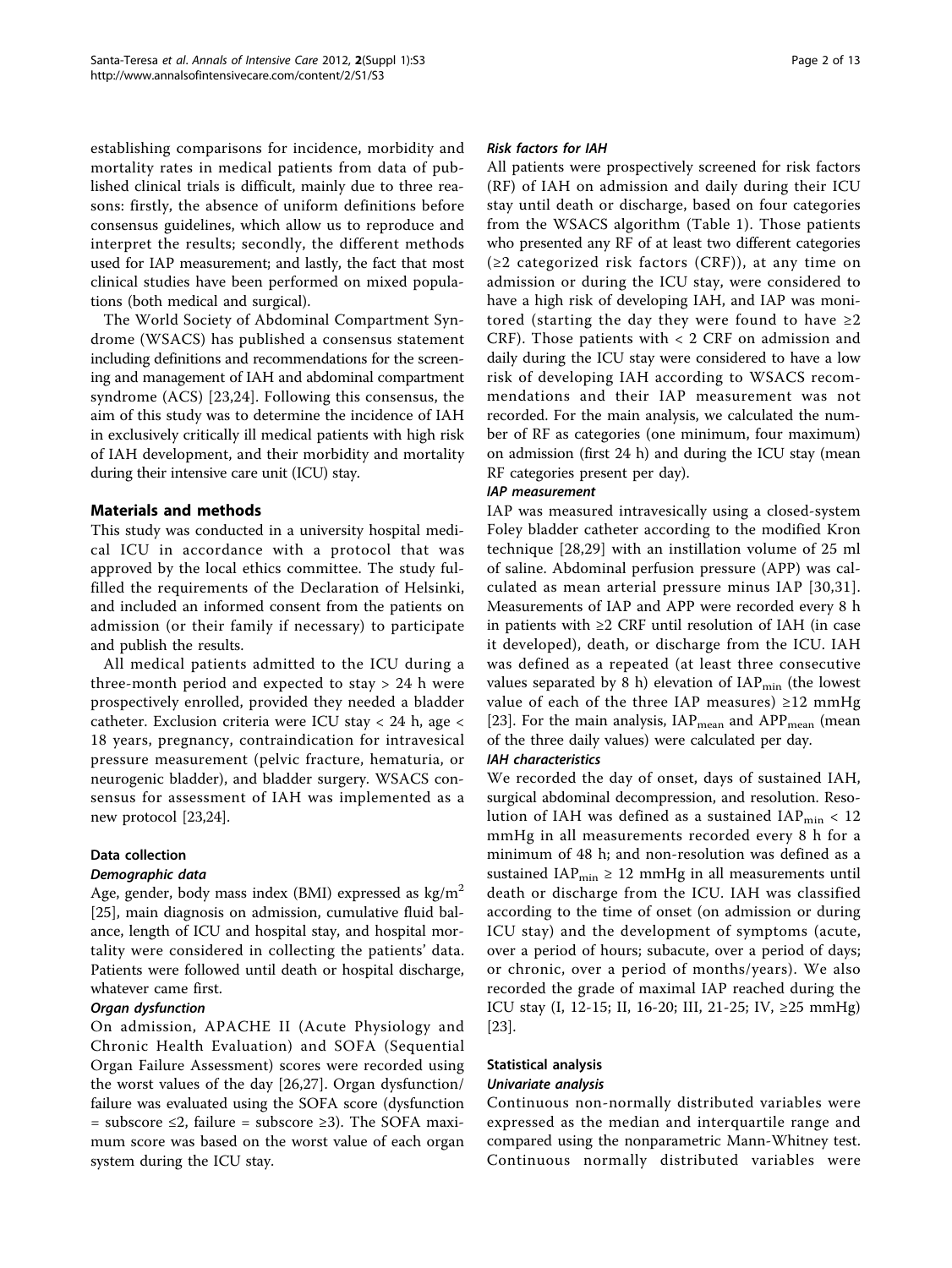#### <span id="page-2-0"></span>Table 1 Categorized risk factors for intra-abdominal hypertension

Diminished abdominal wall compliance

- Mechanical ventilation
- Abdominal surgery with primary fascial or tight closure
- Major trauma
- Major burns
- Prone positioning
- Head of bed > 30 degrees
- Body mass index  $\geq$  30 kg/m<sup>2</sup> or morbid obesity

Increased intra-luminal contents

- Gastroparesis (gastric dilation or gastric residual > 500 mL).
- Ileus, paralytic or mechanical (abdominal distention or absence of bowel sounds)
- Colonic pseudo-obstruction

Increased abdominal contents

- Hemoperitoneum or pneumoperitoneum
- Ascites secondary to liver dysfunction
- Ascites secondary to liver dysfunction

• Other intra-abdominal injuries (peritonitis, abscess)

- Capillary leak syndrome or fluid resuscitation
	- Acidosis (arterial pH < 7.2)
	- Hypotension (systolic blood pressure < 90 mmHg or mean arterial pressure < 70 mmHg or a systolic blood pressure decrease > 40 mmHg or
	- > 2 standard deviation below normal for age in the absence of other causes of hypotension)
	- Hypothermia (core temperature < 33°C).
	- Multiple transfusions (> 10 units of blood)

• Coagulopathy (platelets < 55,000/mm<sup>3</sup> or prothrombin time < 15 s or partial thromboplastin time > 2 times normal or international standardized ratio > 1.5)

- Massive fluid resuscitation (> 5 L of colloid or crystalloid)
- Acute pancreatitis
- Oliguria (urine output < 500 mL).
- Sepsis (American-European Consensus Conference definitions)
- Major trauma
- Major burns
- Damage control laparotomy

expressed as mean ± standard deviation, and compared using the student's  $t$  test. Categorical variables were expressed as numbers and percentages and compared using the chi-square test or Fisher exact test. All  $p$ values were two-tailed, and  $p < .05$  was considered as statistically significant.

#### Multivariate analysis

The prognostic relevance of two different parameters was analyzed: variables associated with development of IAH and the prognostic value of IAH and its non-resolution. Backward multiple logistic models were used, including all the variables yielding  $p < 0.2$  by univariate analysis and those considered clinically relevant. Possible interactions were tested. The results were summarized as odds ratios their respective 95% confidence intervals. The area under the receiver operating characteristic (ROC) curve was used to assess discrimination; an area under the ROC curve of 1.0 denotes perfect discrimination, whereas a value close to 0.50 indicates no apparent

accuracy. The Hosmer-Lemeshow goodness-of-fit test was used to evaluate agreement between the observed and expected results across all the probability strata of the outcome of interest (calibration);  $p > .05$  indicates a good fit for the model. Kaplan-Meier curves for survival at 28-day hospital stay were constructed for subgroups with IAH.

#### Results

#### Criteria for IAP monitoring and incidence of IAH (Figures [1](#page-3-0) and [2](#page-4-0))

During the study period, 204 patients were admitted. Fifty-three were excluded: 5 refused to participate, 22 had ICU stay < 24 hours, 12 had contraindications for intravesical pressure measurement or bladder surgery, 11 did not require urinary catheterization, 2 were < 18 years and 1 was pregnant. We finally enrolled 151 medical patients, and the entire protocol was completed in all of them. Main diagnosis on admission was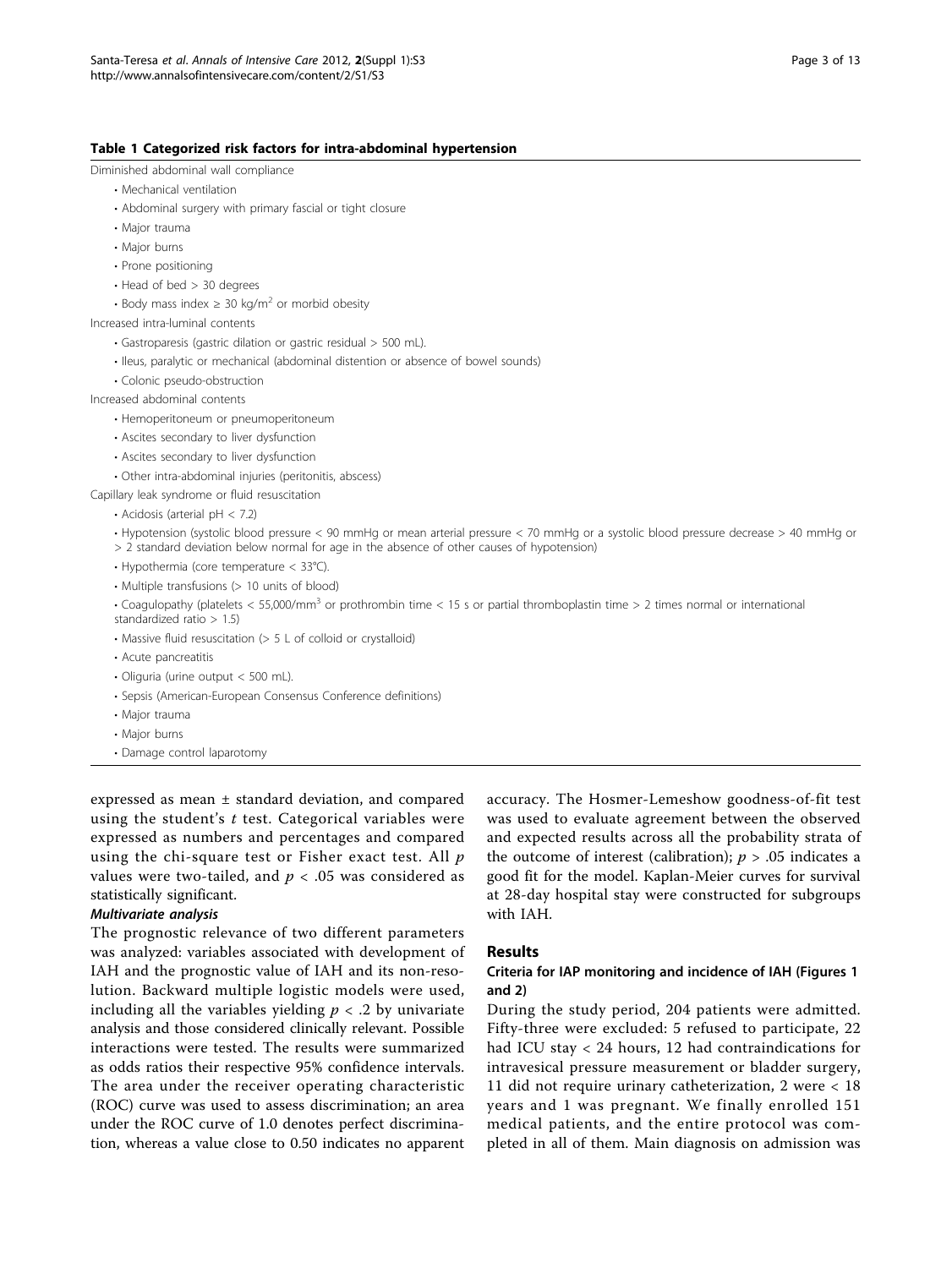<span id="page-3-0"></span>Santa-Teresa et al. Annals of Intensive Care 2012, 2(Suppl 1):S3 http://www.annalsofintensivecare.com/content/2/S1/S3



cardiopulmonary disease (Table [2\)](#page-4-0). Sixty-four patients presented < 2 CRF (42.4%) on admission and during all the ICU stay, and IAP was not measured; the remaining 87 (57.6%) patients presented ≥2 CRF (high risk group) for IAH (88.5% on admission and 11.5% during ICU stay), and IAP was monitored following the study protocol. In the high risk group, 59 of the 87 patients developed IAH (67.8%): 35 on admission (59.3%) and 24 during the ICU stay (40.7%). Overall 67.8% of the high risk group subjects developed IAH, 40.2% on admission, and another 27.6% during the ICU stay. Figure [2](#page-4-0) shows the differences in the evolution of the number of CRF during the ICU stay across different subgroups of patients. Comparisons between survivors and non-survivors in the study cohort and high risk group are shown in Tables [3](#page-5-0) and [4.](#page-5-0) There were no statistical differences in IAP levels between survivors and non-survivors (11.8 vs. 12.0 mmHg,  $p = 0.78$ ).

# General characteristics for the comparison between high risk and low risk groups (Table [5](#page-5-0))

We compared patients with  $\geq 2$  CRF (*n* = 87) with those with  $< 2$  CRF for IAH ( $n = 64$ ). Severity of illness, ICU and hospital length of stay, and mortality rate (41.4 vs. 14.3%,  $p < 0.001$ ) were significantly higher in the high risk group.

### General characteristics for the comparison between IAH and non-IAH groups (Tables [6](#page-6-0) and [7](#page-7-0))

We compared patients who developed IAH with ≥2 CRF ( $n = 59$ ) with those who did not despite having ≥2 CRF  $(n = 28)$ . Mortality rate was higher in patients with IAH, although this did not reach statistical (45.8 vs. 32.1%,  $p < 0.22$ ) significance. Patients with IAH were older, had a higher BMI, higher severity scores and proportion of organ failure, and had a longer ICU and hospital stay. Increased abdominal content (39 vs. 10.7%,  $p = 0.007$ )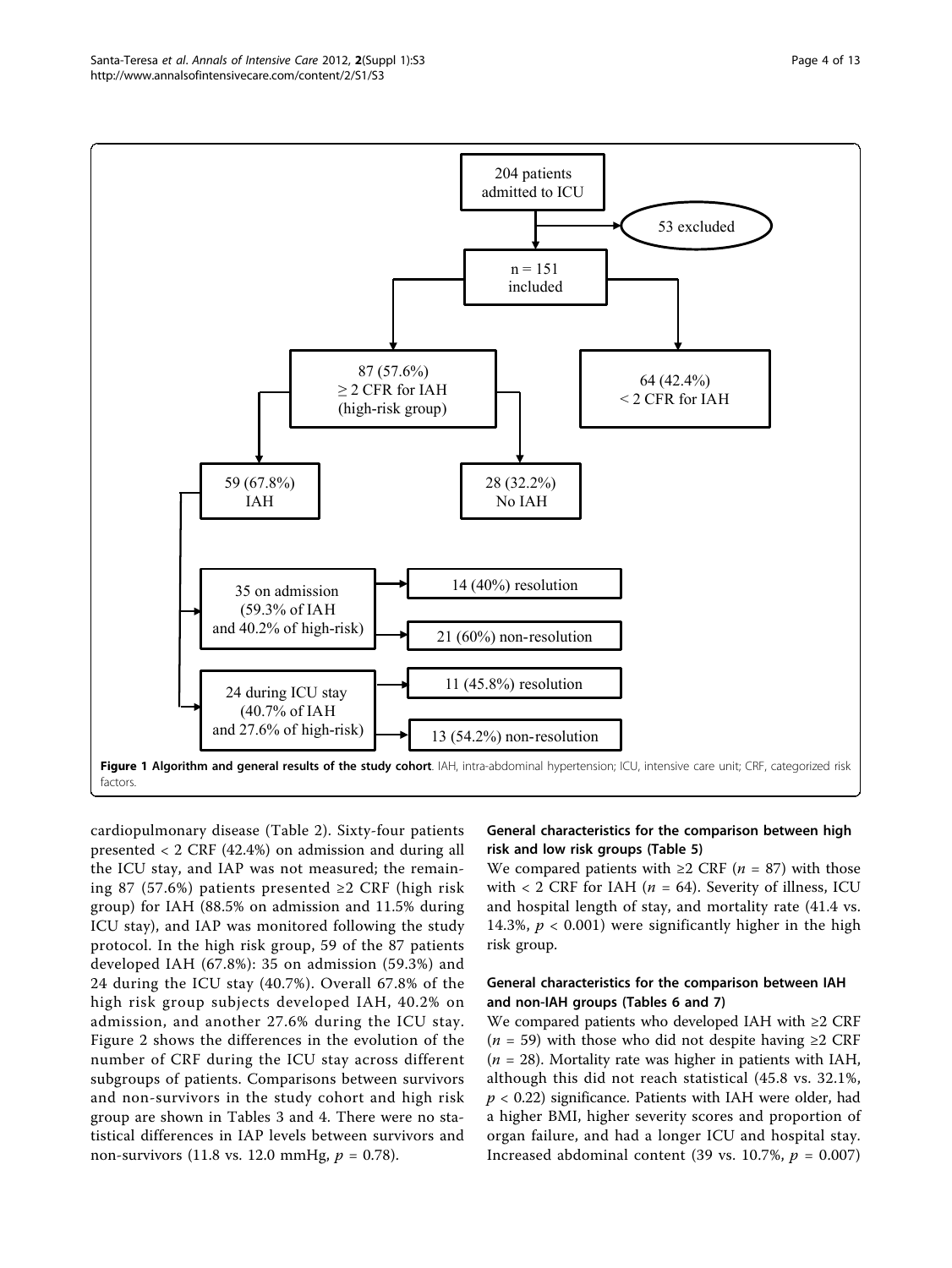<span id="page-4-0"></span>

admission or during the ICU stay (C). ICU, intensive care unit; IAH, intra-abdominal hypertension.

# Table 2 Main diagnosis of the study cohort on admission

|                                 | Study cohort ( $n = 151$ ) |
|---------------------------------|----------------------------|
| Cardiopulmonary diagnosis       | 67(44.4)                   |
| Acute/chronic liver failure     | 7(4.6)                     |
| Acute pancreatitis              | 5(3.3)                     |
| Gastrointestinal disease        | 8(5.3)                     |
| Other intra-abdominal processes | 4(2.6)                     |
| Acute renal failure             | 13 (8.6)                   |
| Cardiac arrest                  | 5(3.3)                     |
| Neurologic disease              | 30 (19.9)                  |
| Other                           | 12(8)                      |

Values are *n* (percent).

and IAP<sub>mean</sub> (13 + 1 vs. 8 + 1 mmHg,  $p < 0.001$ ) were also significantly higher.

# General characteristics of patients with IAH (Table [8](#page-7-0), Figure [3\)](#page-9-0)

Non-survivors had significantly higher severity scores, number of organ failures, and CRF for IAH, both on admission and during the ICU stay. The more commonly found subtypes of IAH were subacute (51 patients, 86.4%) and grade II (34 patients, 57.6%). IAH was resolved in a high proportion of patients (42.4%) and none presented ACS or required surgical abdominal decompression. Patients in whom IAH was not resolved (57.6%) had a significantly higher mortality rate than patients whose condition was resolved (64.7 vs. 35.2%, p = 0.001). Kaplan-Meier survival analysis for patients with IAH on admission or during the ICU stay depending on resolution is shown in Figure [3.](#page-9-0)

# Multivariate analysis: predictive and prognostic models (Tables [9,](#page-9-0) [10](#page-10-0) and [11](#page-10-0))

# Predictive model for IAH development in the high risk group (87 patients with ≥2 CRF)

SOFA on admission, obesity, and number of CRF during ICU stay (odds ratio (OR), 2.31; 95% confidence interval (CI), 1.09 - 4.88) were independent predictors of IAH development.

# Predictive model of mortality in the high risk group (87 patients with ≥2 CRF)

IAH development was a non-independent predictor of mortality (OR, 4.09; 95% CI, 0.83 - 20.12).

Predictive model of mortality in the IAH group (59 patients) Non-resolution of IAH (OR, 13.15; 95% CI, 22.13 - 81.92), number of CRF during ICU stay (OR, 9.94; 95% CI, 1.59-62.00), and age  $\geq 65$  years were independent predictors of mortality. Even though the ROC curve showed good discrimination, the Hosmer-Lemeshow test indicated inadequate calibration across all the probability strata for mortality in the model.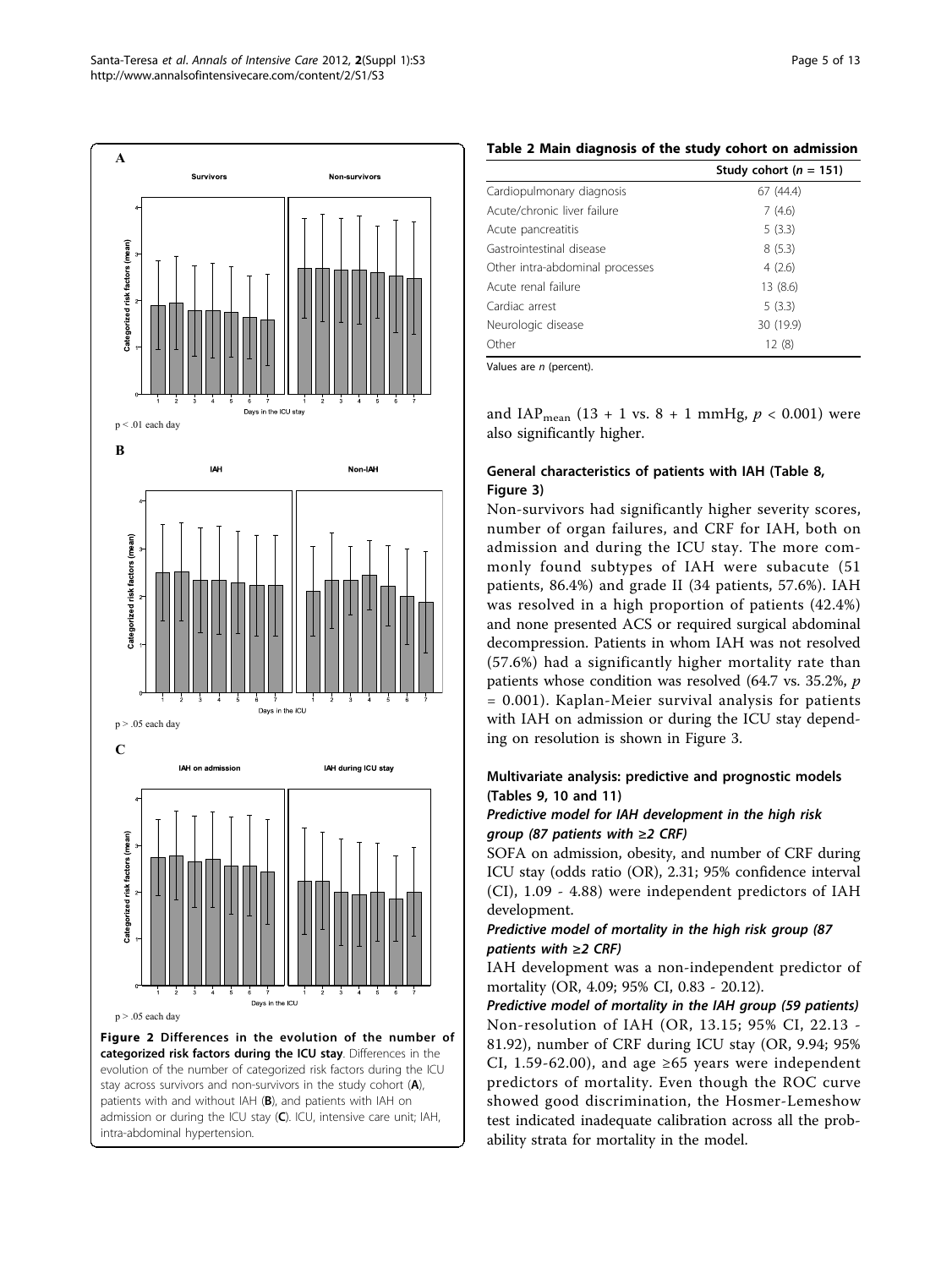|                                             | Survivors ( $n = 109$ ) | Non-survivors ( $n = 42$ ) | p value |
|---------------------------------------------|-------------------------|----------------------------|---------|
| Number of categorized risk factors          |                         |                            |         |
| On admission                                | $1.5 + 0.9$             | $2.4 \pm 1.1$              | < .001  |
| During ICU stay                             | $1.6 + 1$               | $2.8 + 1.1$                | < .001  |
| Risk factors during ICU stay                |                         |                            |         |
| (n, percent)                                |                         |                            |         |
| Diminished abdominal wall compliance        | 75 (68.8)               | 39 (92.8)                  | $=.002$ |
| Increased intraluminal contents             | 20(18.3)                | 24(57.1)                   | < .001  |
| Increased abdominal contents                | 10(9.2)                 | 16(38.1)                   | < .001  |
| Capillary leak syndrome/fluid resuscitation | 61 (55.9)               | 36 (85.7)                  | $=.001$ |

#### <span id="page-5-0"></span>Table 3 Categorized risk factors between survivors and non-survivors in the study cohort

ICU, intensive care unit. Data are presented as mean ± standard deviation, unless otherwise indicated.

# Table 4 Categorized risk factors between survivors and non-survivors in the high risk group

|                                             | Survivors ( $n = 51$ ) | Non-survivors ( $n = 36$ ) | p value |
|---------------------------------------------|------------------------|----------------------------|---------|
| Number of categorized risk factors          |                        |                            |         |
| On admission                                | $2.2 + 0.8$            | $2.7 + 0.9$                | <.001   |
| During ICU stay                             | $2.6 + 0.7$            | $3.1 + 0.8$                | < .001  |
| Risk factors during ICU stay (n, percent)   |                        |                            |         |
| Diminished abdominal wall compliance        | 48 (94.1)              | 35 (97.2)                  | <.001   |
| Increased intraluminal contents             | 20 (39.2)              | 24 (67.6)                  | < .001  |
| Increased abdominal contents                | 10 (19.6)              | 16 (44.4)                  | < .001  |
| Capillary leak syndrome/fluid resuscitation | 45 (88.2)              | 34 (94.4)                  | < .001  |

Categorized risk factors between survivors and non-survivors in the high risk group (87 patients with ≥2 categorized risk factors). ICU, intensive care unit. Data are presented as mean  $\pm$  standard deviation, unless otherwise indicated.

#### Table 5 General characteristics of the study cohort, and comparisons between patients

|                                                              |                 | Study cohort $\geq$ 2 categorized risk factors <2 categorized risk factors p value |                |           |
|--------------------------------------------------------------|-----------------|------------------------------------------------------------------------------------|----------------|-----------|
| Patients (n, percent)                                        | 151 (100)       | 87 (57.6)                                                                          | 64 (42.4)      |           |
| Age (years)                                                  | $56.7 \pm 17.5$ | $55.8 \pm 17.2$                                                                    | $58 \pm 17.9$  | <b>NS</b> |
| Male gender (n, percent)                                     | 106 (70.2)      | 66 (75.9)                                                                          | 40(62.5)       | <b>NS</b> |
| Body mass index (kilograms per square meter)                 | $25.9 \pm 5.3$  | $26.3 \pm 5.6$                                                                     | $25.3 \pm 4.9$ | <b>NS</b> |
| Acute Physiology and Chronic Health Evaluation score, points | $20.1 \pm 8.4$  | $22.8 \pm 7.9$                                                                     | $16.5 \pm 7.8$ | < .001    |
| Sequential Organ Failure Assessment score on day 1, points   | $6.4 \pm 3.9$   | $7.9 \pm 3.9$                                                                      | $4.4 \pm 2.7$  | < .001    |
| Number of organ failures on day 1, points                    | $3 \pm 1.3$     | $3.2 \pm 1.3$                                                                      | $2.2 \pm 1.1$  | < .001    |
| Sequential Organ Failure Assessment score maximum, points    | $8.1 \pm 5.2$   | $10.5 \pm 5.1$                                                                     | $4.8 \pm 3.1$  | < .001    |
| Number of organ failures maximum, points                     | 3 ± 1.5         | $3.8 \pm 1.5$                                                                      | $2.3 \pm 1.1$  | < .001    |
| Positive cumulative fluid balance during ICU stay            | 59 (39.1)       | 34 (39)                                                                            | 25 (39)        | <b>NS</b> |
| ICU stay (days) <sup>a</sup>                                 | $5(3-12)$       | $9(4-25)$                                                                          | $3(2-4)$       | < .001    |
| Hospital stay (days) <sup>a</sup>                            | $16(9-37)$      | 24 (4-55)                                                                          | $13(8-21)$     | $=.001$   |
| Hospital mortality (n, percent)                              | 42 (27.8)       | 36 (41.4)                                                                          | 6(14.3)        | < .001    |
| Number of categorized risk factors                           |                 |                                                                                    |                |           |
| On admission                                                 | $1.7 \pm 1.0$   | $2.4 \pm 0.9$                                                                      | $0.8 \pm 0.4$  | < .001    |
| During ICU stay                                              | $2.0 \pm 1.1$   | $2.8 \pm 0.8$                                                                      | $0.8 \pm 0.3$  | < .001    |
| Risk factors during ICU stay <sup>b</sup> (n, percent)       |                 |                                                                                    |                |           |
| Diminished abdominal wall compliance                         | 114(75.5)       | 83 (95.4)                                                                          | 31 (48.4)      | < .001    |
| Mechanical ventilation                                       | 104 (68.9)      | 77 (88.5)                                                                          | 27(42.2)       | < .001    |
| Head of bed $> 30^\circ$                                     | 135 (89.4)      | 83 (95.4)                                                                          | 52 (81.3)      | $=.005$   |
| Body mass index $\geq$ 30 kg/m <sup>2</sup>                  | 36 (23.8)       | 26 (29.9)                                                                          | 10(15.6)       | $=.04$    |
| Increased intraluminal contents                              | 44 (29.1)       | 44 (50.6)                                                                          | 0(0)           | < .001    |
| Gastroparesis                                                | 37 (24.5)       | 37 (42.5)                                                                          | 0(0)           | < .001    |
| <b>Ileus</b>                                                 | 21 (13.9)       | 21(24.1)                                                                           | 0(0)           | < .001    |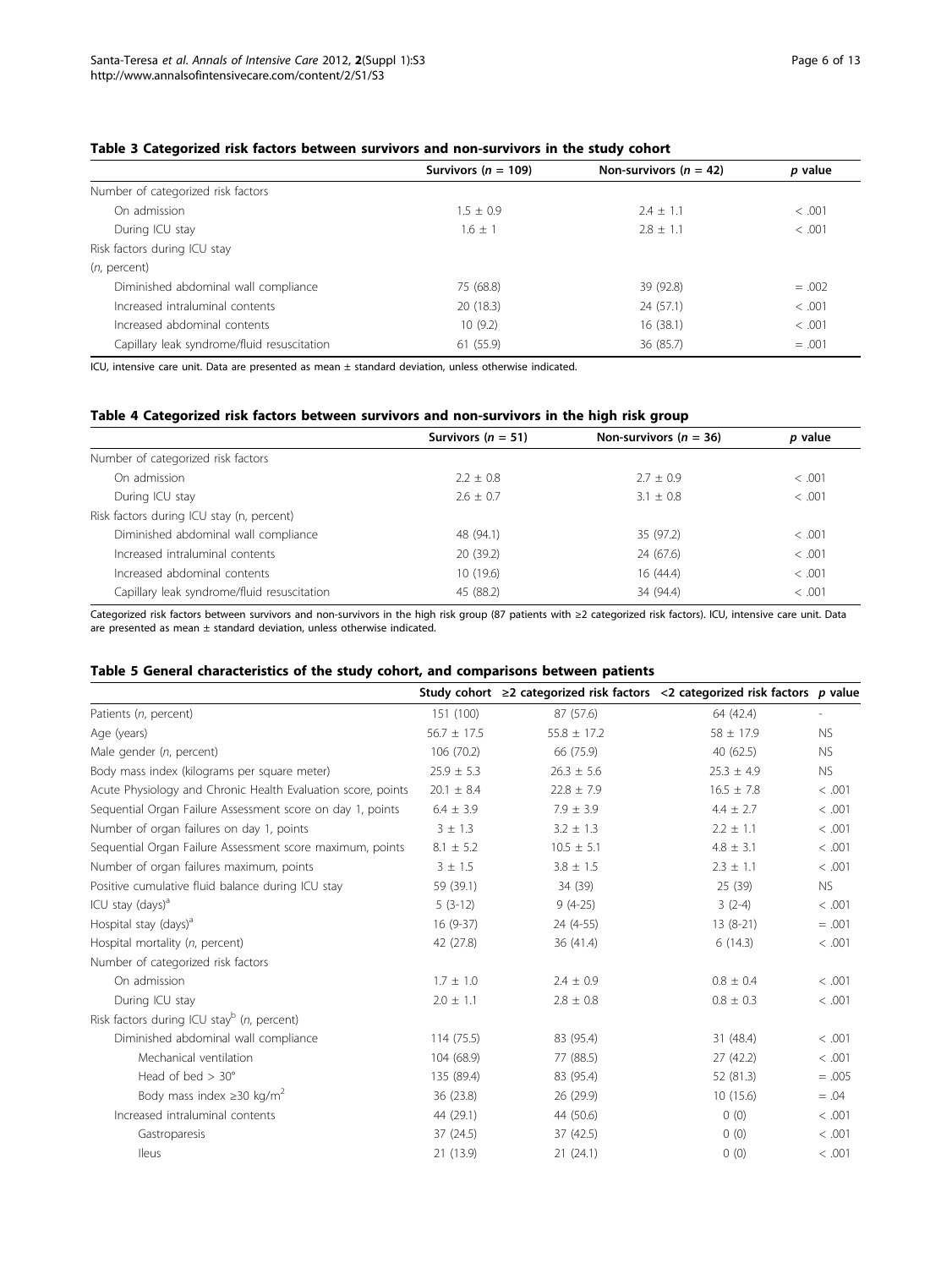| Increased abdominal contents                | 26 (17.2) | 26 (29.9) | 0(0)      | < .001    |
|---------------------------------------------|-----------|-----------|-----------|-----------|
| Ascites/liver dysfunction                   | 14(9.3)   | 14(16.1)  | 0(0)      | $=.001$   |
| Ascites of other causes                     | 4(2.6)    | 4(4.6)    | 0(0)      | <b>NS</b> |
| Capillary leak syndrome/fluid resuscitation | 97 (64.2) | 79 (90.8) | 18 (28.1) | < .001    |
| Acidosis                                    | 32 (21.2) | 28 (32.2) | 4(6.3)    | < .001    |
| Hypotension                                 | 68 (45)   | 61(70.1)  | 7(10.9)   | < .001    |
| Hypothermia                                 | 7(4.6)    | 7(8)      | 0(0)      | $=.01$    |
| Multiple transfusions                       | 3(2)      | 3(3.4)    | 0(0)      | <b>NS</b> |
| Coagulopathy                                | 48 (31.8) | 40 (46)   | 8(12.5)   | < .001    |
| Massive fluid resuscitation                 | 49 (32.5) | 40 (46)   | 9(14.1)   | < .001    |
| Acute pancreatitis                          | 5(3.3)    | 5(5.7)    | 0(0)      | <b>NS</b> |
| Oliguria                                    | 43 (28.5) | 35 (40.2) | 8(12.5)   | < .001    |
| Sepsis                                      | 68 (45)   | 56 (64.4) | 12 (18.8) | < .001    |

#### <span id="page-6-0"></span>Table 5 General characteristics of the study cohort, and comparisons between patients (Continued)

General characteristics of the study cohort, and comparisons between patients with ≥2 vs. <2 categorized risk factors for intra-abdominal hypertension. <sup>a</sup>Data are presented as median and interquartile range. <sup>b</sup>Abdominal surgery with primary fascial or tight closure, major trauma, major burns, prone positioning, colonic pseudo-obstruction, hemoperitoneum or pneumoperitoneum; other intra-abdominal injuries and damage control laparotomy are not included due to the very low number of patients with these risk factors. APACHE II, Acute Physiology and Chronic Health Evaluation; CRF, categorized risk factors; IAH, intra-abdominal hypertension; ICU, intensive care unit; NS, not significant; SOFA, Sequential Organ Failure Assessment. Data are presented as mean ± standard deviation, unless otherwise indicated.

#### Table 6 General characteristics of the patients with ≥2 categorized risk factors and comparisons between patients

|                                                        | $\geq$ 2 Categorized risk<br>factors | Intra-abdominal<br>hypertension | No intra-abdominal<br>hypertension | $\boldsymbol{p}$<br>value |
|--------------------------------------------------------|--------------------------------------|---------------------------------|------------------------------------|---------------------------|
| Patients (n, percent)                                  | 87 (100)                             | 59 (67.8)                       | 28 (32.2)                          |                           |
| Age (years)                                            | $55.8 \pm 17.2$                      | $59.3 \pm 16.4$                 | $48.5 \pm 16.6$                    | .006                      |
| Male gender (n, percent)                               | 66 (75.9)                            | 44 (74.6)                       | 22 (78.6)                          | <b>NS</b>                 |
| Body mass index (kilograms per square<br>meter)        | $26.3 \pm 5.6$                       | $27.7 \pm 5.6$                  | $23.4 \pm 4.2$                     | < .001                    |
| APACHE II score, points                                | $22.8 \pm 7.9$                       | $24.4 \pm 7.8$                  | $19.5 \pm 7.2$                     | .007                      |
| SOFA score on day 1, points                            | $7.9 \pm 3.9$                        | $8.8 \pm 4.0$                   | $6.2 \pm 3.3$                      | .004                      |
| Number of organ failures on day 1, points              | $3.2 \pm 1.3$                        | $3.5 \pm 1.3$                   | $2.5 \pm 1.2$                      | .002                      |
| SOFA score maximum, points                             | $10.5 \pm 5.1$                       | $11.7 \pm 4.7$                  | $7.9 \pm 4.9$                      | .001                      |
| Number of organ failures maximum, points               | $3.8 \pm 1.5$                        | $4.2 \pm 1.4$                   | $3.0 \pm 1.4$                      | < .001                    |
| Positive cumulative fluid balance during ICU<br>stay   | 34 (39)                              | 25 (42.4)                       | 9(32.1)                            | <b>NS</b>                 |
| ICU stay (days) <sup>a</sup>                           | $9(4-25)$                            | $11(7-29)$                      | $4(3-9)$                           | < .001                    |
| Hospital stay (days) <sup>a</sup>                      | 24 (4-55)                            | 29 (13-61)                      | $15(6-34)$                         | .005                      |
| Hospital mortality (n, percent)                        | 36 (41.4)                            | 27(45.8)                        | 9(32.1)                            | <b>NS</b>                 |
| Number of categorized risk factors                     |                                      |                                 |                                    |                           |
| On admission                                           | $2.4 \pm 0.9$                        | $2.5 \pm 0.9$                   | $2.1 \pm 0.8$                      | .05                       |
| During ICU stay                                        | $2.8 \pm 0.8$                        | $2.9 \pm 0.8$                   | $2.4 \pm 0.6$                      | .006                      |
| Risk factors during ICU stay <sup>b</sup> (n, percent) |                                      |                                 |                                    |                           |
| Diminished abdominal wall compliance                   | 83 (95.4)                            | 57 (96.6)                       | 26 (92.9)                          | <b>NS</b>                 |
| Mechanical ventilation                                 | 77 (88.5)                            | 51 (86.4)                       | 26 (92.9)                          | <b>NS</b>                 |
| Head of bed $> 30^\circ$                               | 83 (95.4)                            | 57 (96.6)                       | 26 (92.9)                          | <b>NS</b>                 |
| Body mass index $\geq$ 30 kg/m <sup>2</sup>            | 26 (29.9)                            | 24 (40.7)                       | 2(7.1)                             | .001                      |
| Increased intraluminal contents                        | 44 (50.6)                            | 33 (55.9)                       | 11(39.3)                           | <b>NS</b>                 |
| Gastroparesis                                          | 37 (42.5)                            | 28 (47.5)                       | 9(32.1)                            | <b>NS</b>                 |
| <b>Ileus</b>                                           | 21(24.1)                             | 16(27.1)                        | 5(17.9)                            | <b>NS</b>                 |
| Increased abdominal contents                           | 26 (29.9)                            | 23 (39)                         | 3(10.7)                            | .007                      |
| Ascites/liver dysfunction                              | 14(16.1)                             | 12 (20.3)                       | 2(7.1)                             | <b>NS</b>                 |
| Ascites of other causes                                | 4(4.6)                               | 4(6.8)                          | 0(0)                               | <b>NS</b>                 |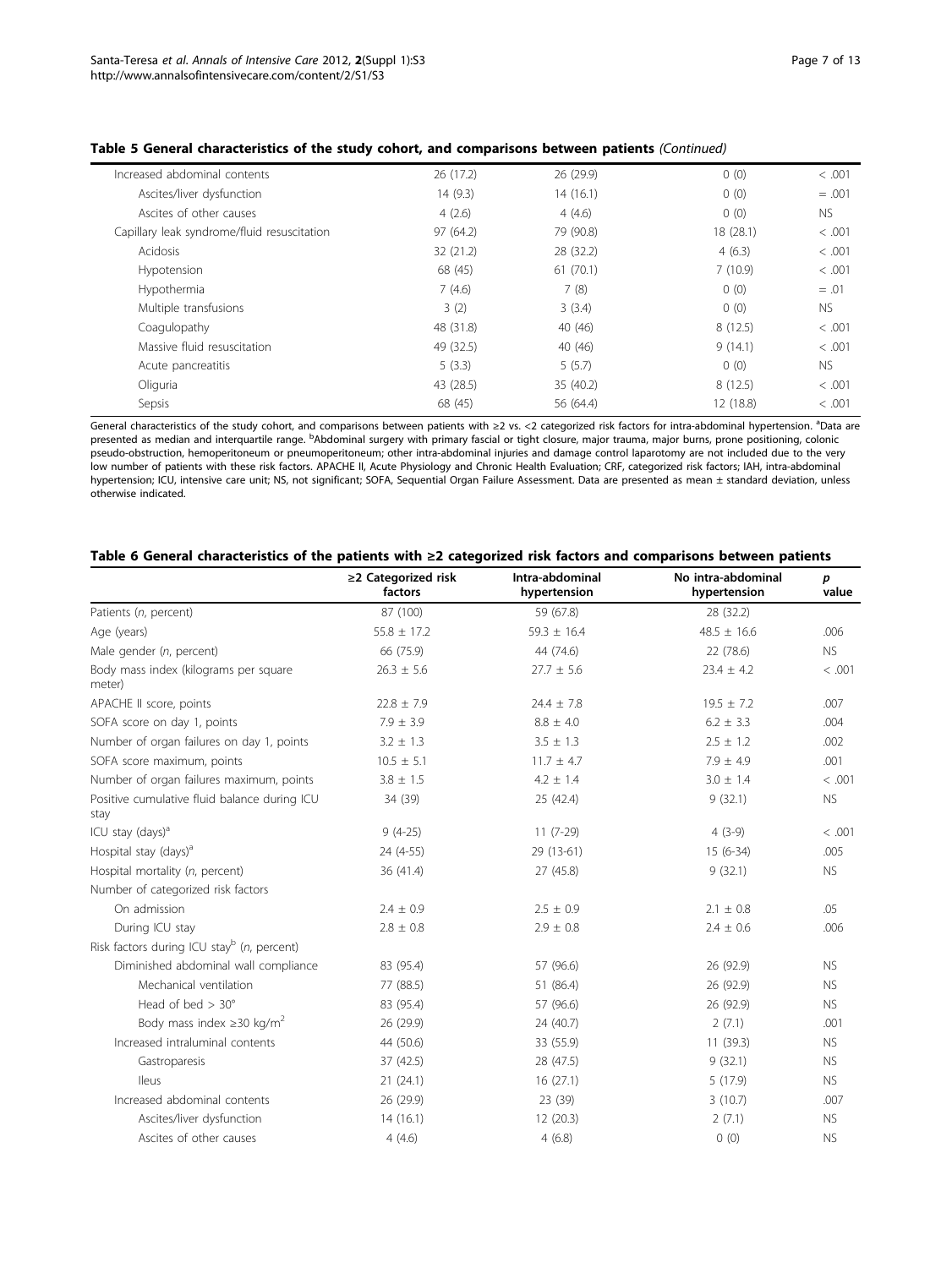| Capillary leak syndrome/fluid<br>resuscitation | 79 (90.8)   | 55 (93.2)   | 24 (85.7)   | <b>NS</b> |
|------------------------------------------------|-------------|-------------|-------------|-----------|
| Acidosis                                       | 28 (32.2)   | 22(37.3)    | 6(21.4)     | <b>NS</b> |
| Hypotension                                    | 61(70.1)    | 46 (78)     | 15 (53.6)   | .02       |
| Hypothermia                                    | 7(8)        | 5(8.5)      | 2(7.1)      | <b>NS</b> |
| Multiple transfusions                          | 3(3.4)      | 2(3.4)      | 1(3.6)      | <b>NS</b> |
| Coagulopathy                                   | 40 (45.9)   | 30 (50.8)   | 10(35.7)    | <b>NS</b> |
| Massive fluid resuscitation                    | 40 (46)     | 30 (50.8)   | 10(35.7)    | <b>NS</b> |
| Acute pancreatitis                             | 5(5.7)      | 5(8.5)      | 0(0)        | .005      |
| Oliguria                                       | 35 (40.2)   | 27(45.8)    | 8(28.6)     | <b>NS</b> |
| Sepsis                                         | 56 (64.4)   | 40 (67.8)   | 16(57.1)    | <b>NS</b> |
| IAP during ICU stay                            | $12 \pm 3$  | $13 \pm 1$  | $8 \pm 1$   | < .001    |
| APP mean during ICU stay                       | $74 \pm 13$ | $73 \pm 12$ | $74 \pm 15$ | <b>NS</b> |

#### <span id="page-7-0"></span>Table 6 General characteristics of the patients with ?≥?2 categorized risk factors and comparisons between patients (Continued)

General characteristics of the patients with ≥2 categorized risk factors, and comparisons between patients with and without intra-abdominal hypertension. <sup>a</sup>Data are presented as median and interquartile range. <sup>b</sup>Abdominal surgery with primary fascial or tight closure, major trauma, major burns, prone positioning, colonic pseudo-obstruction, hemoperitoneum or pneumoperitoneum; other intra-abdominal injuries and damage control laparotomy are not included due to the very low number of patients with these risk factors. APACHE II, APP, abdominal perfusion pressure; Acute Physiology and Chronic Health Evaluation; CRF, categorized risk factors; IAH, intra-abdominal hypertension; IAP, intra-abdominal pressure (mmHg); ICU, intensive care unit; NS, not significant; SOFA, Sequential Organ Failure Assessment. Data are presented as mean ± standard deviation, unless otherwise indicated.

|                                | Intra-abdominal hypertension( $n = 59$ ) | No intra-abdominal hypertension ( $n = 28$ ) | p value   |
|--------------------------------|------------------------------------------|----------------------------------------------|-----------|
| Organ failures on day 1        |                                          |                                              |           |
| Respiratory                    | 56 (94.9)                                | 27 (96.5)                                    | <b>NS</b> |
| Circulatory                    | 43 (72.8)                                | 11(39.2)                                     | < .003    |
| Renal                          | 32 (54.2)                                | 4(14.6)                                      | < .001    |
| Hepatic                        | 21 (35.6)                                | 6(21.4)                                      | <b>NS</b> |
| Neurological                   | 28 (47.5)                                | 16(67.1)                                     | <b>NS</b> |
| Coagulation                    | 28 (47.5)                                | 7(25)                                        | $=.04$    |
| Organ failures during ICU stay |                                          |                                              |           |
| Respiratory                    | 58 (98.4)                                | 26 (92.8%)                                   | <b>NS</b> |
| Circulatory                    | 47 (79.7)                                | 16 (57.1%)                                   | $=.02$    |
| Renal                          | 38 (64.4)                                | 6(21.5%)                                     | < .001    |
| Hepatic                        | 32 (54.3)                                | 8 (28.5%)                                    | $=.02$    |
| Neurologic                     | 37 (62.7)                                | 18 (6.3%)                                    | <b>NS</b> |
| Coagulation                    | 37 (62.7)                                | $11(3.3\%)$                                  | $=.04$    |

#### Table 7 Comparison of organ failure according to SOFA score between IAH and non-IAH patients

Comparison of organ failure according to SOFA score (Sequential Organ Failure Assessment Score) between IAH and non-IAH patients on admission and during the entire ICU stay. IAH, intra-abdominal hypertension; ICU, intensive care unit; NS, not significant. Values are n (percent).

#### Table 8 Characteristics of patients with intra-abdominal hypertension and comparisons between survivors and nonsurvivors

|                                             | Intra-abdominal hypertension | <b>Survivors</b> | <b>Non-survivors</b> | p value                  |
|---------------------------------------------|------------------------------|------------------|----------------------|--------------------------|
| Patients (n, percent)                       | 59 (100)                     | 32 (54.2)        | 27 (45.8)            | $\overline{\phantom{a}}$ |
| Age (years)                                 | $59.3 \pm 16.4$              | $55.7 + 16.6$    | $63.5 \pm 15.5$      | <b>NS</b>                |
| Male gender $(n,$ percent)                  | 44 (74.6)                    | 23 (71.8%)       | 21(77.8)             | <b>NS</b>                |
| Body mass index (kilogram per square meter) | $27.7 \pm 5.6$               | $27.8 \pm 6.8$   | $27.6 \pm 3.9$       | <b>NS</b>                |
| APACHE II score, points                     | $74.4 + 7.8$                 | $22.5 + 8.8$     | $26.6 \pm 5.7$       | .03                      |
| SOFA score on day 1, points                 | $8.8 + 4$                    | $7.5 \pm 3.7$    | $10.2 \pm 3.9$       | .009                     |
| Number of organ failures on day 1, points   | $1.7 \pm 1.1$                | $1.3 \pm 1$      | $2.2 \pm 0.9$        | < .001                   |
| SOFA score maximum, points                  | $11.7 + 4.7$                 | $10.2 + 4.2$     | $13.5 + 4.8$         | .006                     |
| Number of organ failures maximum            | $2.6 \pm 1.3$                | $2.3 \pm 1.2$    | $3.1 \pm 1.3$        | .02                      |
| Number of categorized risk factors          | $2.5 + 0.9$                  | $2.3 \pm 0.8$    | $2.8 + 0.9$          | 03                       |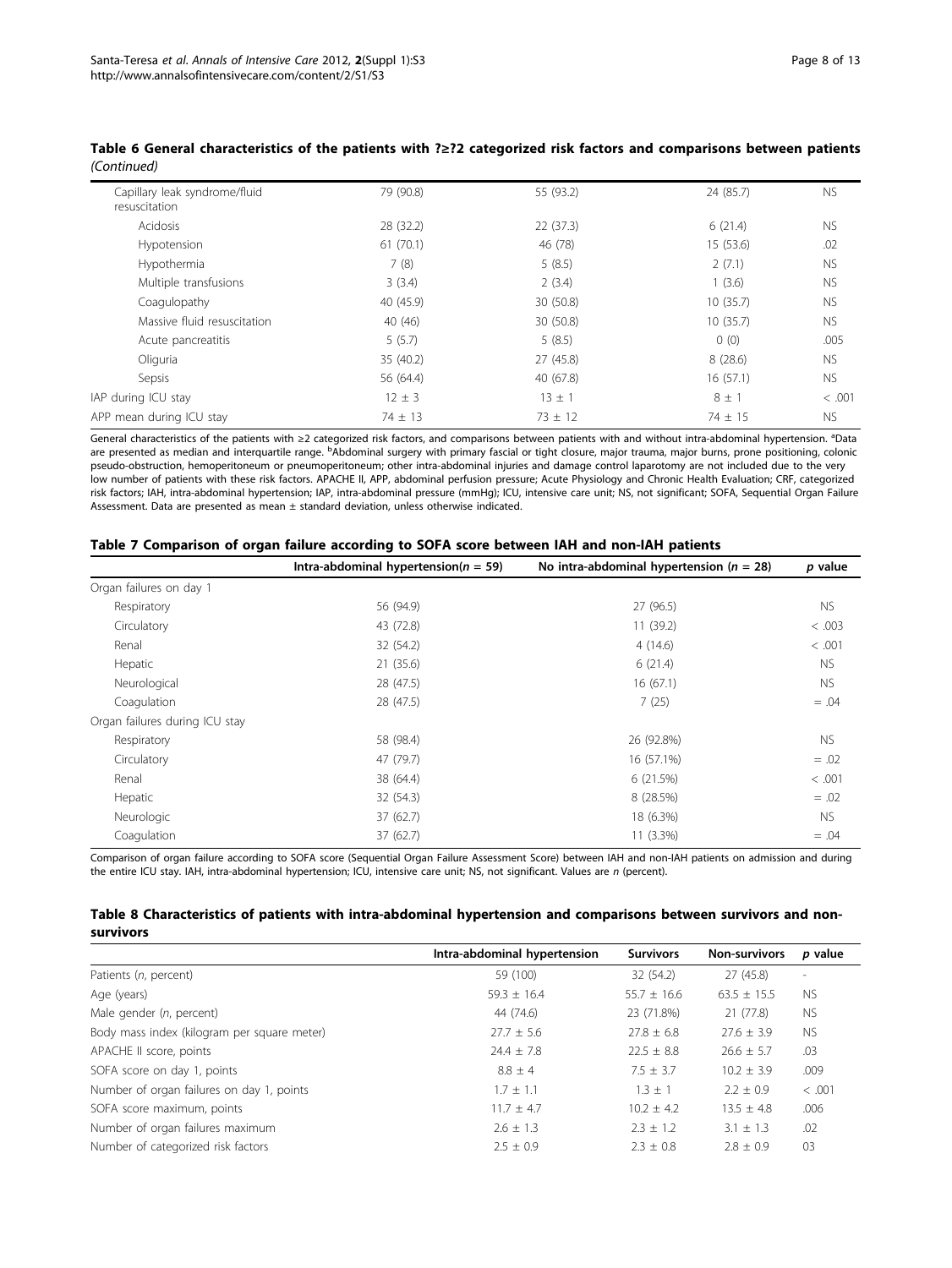| $2.9 \pm 0.8$ | $2.7 \pm 0.8$ | $3.3 \pm 0.7$ | .003                     |
|---------------|---------------|---------------|--------------------------|
| 5(8.5)        | 3(9.4)        | 2(7.4)        |                          |
|               |               |               |                          |
|               |               |               |                          |
| 51 (86.4)     | 26 (81.2)     | 25 (92.6)     | $\overline{\phantom{a}}$ |
| 3(5.1)        | 3(9.4)        | 0(0)          | <b>NS</b>                |
| 6(10.2)       | 3(9.4)        | 3(11.1)       | <b>NS</b>                |
|               |               |               |                          |
|               |               |               |                          |
| 34 (57.6)     | 19 (59.4)     | 15(55.5)      | <b>NS</b>                |
| 14(23.7)      | 8(25)         | 6(22.2)       | <b>NS</b>                |
| 5(8.5)        | 2(6.2)        | 3(11.1)       | <b>NS</b>                |
| $13 \pm 1$    | $14 \pm 2$    | $13 \pm 1$    | <b>NS</b>                |
| $73 \pm 12$   | $74 \pm 12$   | $71 \pm 12$   | .001                     |
| 35 (59.3)     | 21 (65.6)     | 14 (51.8)     | <b>NS</b>                |
|               |               |               |                          |
| 24 (40.7)     | 11(34.4)      | 13 (48.1)     | <b>NS</b>                |
| $1(1-3)$      | $1(1-3)$      | $1(1-4)$      | <b>NS</b>                |
| $8(4-16)$     | $7(4-16)$     | $9(6-16)$     | <b>NS</b>                |
| 34 (57.6)     | 12 (37.5)     | 22 (81.5)     |                          |
|               |               |               |                          |
| 49 (83)       | 27 (84.4)     | 22 (81.5)     |                          |
| 25 (42.4)     | 10(31.2)      | 15(55.5)      |                          |
| $1(7-29)$     | $12(7-26)$    | $12(6-33)$    |                          |
| 29 (13-61)    | 34 (23-58)    | $16(8-65)$    |                          |
|               |               |               |                          |

| Table 8 Characteristics of patients with intra-abdominal hypertension and comparisons between survivors and non- |
|------------------------------------------------------------------------------------------------------------------|
| survivors (Continued)                                                                                            |

<sup>a</sup>Data are presented as median and interquartile range. APACHE II, Acute Physiology and Chronic Health Evaluation; APP, abdominal perfusion pressure; IAH, intra-abdominal hypertension; IAP, intra-abdominal pressure (mmHg); ICU, intensive care unit; NS, not significant; SOFA, Sequential Organ Failure Assessment. Data are presented as mean ± standard deviation, unless specified.

### **Discussion**

This is a prospective epidemiologic study performed in a population of exclusive critically ill medical patients following the WSACS guidelines for the assessment of IAH (screening, IAP measurement, definitions, and classification recommendations). Other published studies had been performed in mixed populations (medical and surgical), before the WSACS consensus statement, based on different definitions of IAH or limited by incomplete assessment in terms of screening or classification of the IAH [[17](#page-12-0)-[21](#page-12-0)].

Our study revealed several interesting findings. Firstly, there was a large number of patients with high risk  $(\geq 2)$ CRF) for IAH development, and the incidence of IAH in this group was high; in addition, the mortality in this subgroup was significantly higher as compared with the low risk subgroup. Secondly, there was an association of IAH with illness severity and the number/type of RF reported in the literature. Thirdly, IAH was a predictor of mortality in association with other clinical factors. And finally, nonresolution of IAH was an independent predictive factor of mortality. Our results support the importance of implementing screening and assessment protocols, according to WSACS recommendation, in order to identify a subgroup of high risk patients with high mortality and high incidence of IAH whom should be monitored for IAP.

### Screening, risk factors and incidence of IAH

A large number of patients presented ≥2 CRF for IAH development, and the incidence of IAH in this group was high (67.8%) on admission or during the ICU stay. In addition, several high risk patients without IAH might have shown underestimated IAP levels because of the different factors usually present in the critically ill population, such as sedation or gastric/colonic decompression. A high incidence of IAH had also been reported in the literature [[17-21\]](#page-12-0); however, when trying to combine our results with previously described findings, three main methodology issues should be accounted for: a) incidence is recorded on admission or during the first week; b) most reports refer to mixed populations (both medical and surgical); c) definitions of IAH differed across the studies (incidence rates can vary depending on the threshold IAP level used as a diagnostic criterion). Unlike previous studies, our study analyzes the incidence of IAH in a high risk population on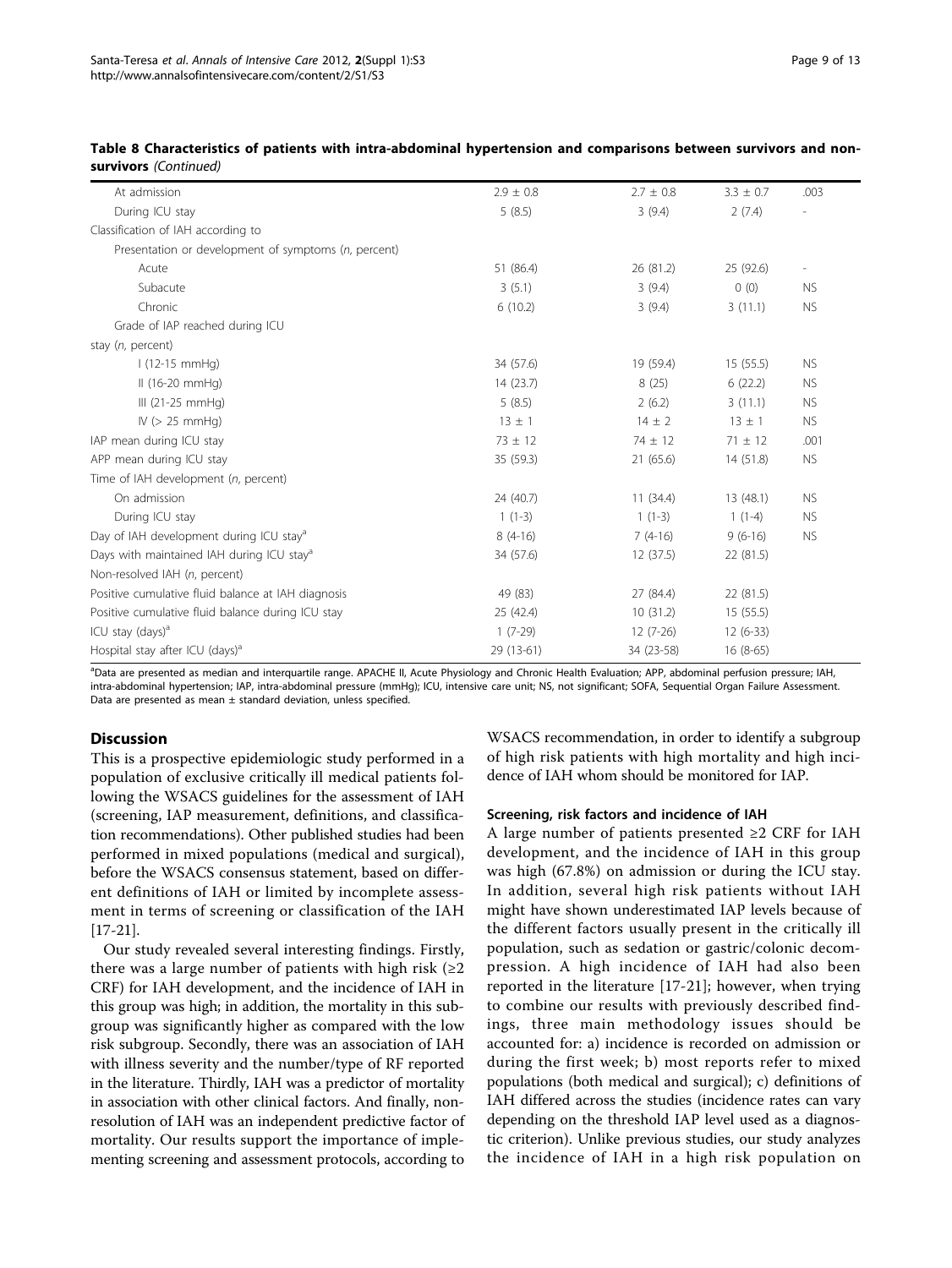<span id="page-9-0"></span>

admission and throughout the entire ICU stay, following WSACS consensus guidelines, and exclusively in critically ill medical patients. Reintam et al. [[17\]](#page-12-0) and Vidal et al. [[18\]](#page-12-0) have also used WSACS definitions for IAH, and they report incidence rates of 37% in a mixed population, and 43% in the medical subgroup of a mixed population, respectively.

Numerous conditions predispose to IAH development, and our results are consistent with those from other studies [[20,21](#page-12-0)]. In the high risk group, we found an

| Table 9 Logistic regression model for predictors of development of IAH in the high risk group |  |  |  |
|-----------------------------------------------------------------------------------------------|--|--|--|
|-----------------------------------------------------------------------------------------------|--|--|--|

|                                                            | Coefficients | Odds ratio | 95% confidence interval | p value |
|------------------------------------------------------------|--------------|------------|-------------------------|---------|
| Age $\geq 65$ years                                        | 0.780        | 2.18       | $0.66 - 7.15$           | .19     |
| Body mass index $\geq 30$ , kg/m <sup>2</sup>              | 2.312        | 10.09      | 1.97-51.58              | .005    |
| SOFA score at admission                                    | 0.153        | 1.16       | $1.00 - 1.35$           | .04     |
| Number of categorized risk factors for IAH during ICU stay | 0.840        | 2.31       | 1.09-4.88               | .02     |
| Constant                                                   | $-3.408$     |            |                         |         |

Predictors of development of IAH in the group with ≥2 categorized risk factors for IAH (87 patients). CI, confidence interval; SOFA, Sequential Organ Failure Assessment; IAH, intra-abdominal hypertension; ICU, intensive care unit. Area under receiver operating characteristic curve = 0.80; Hosmer-Lemeshow goodnessof-fit ( $x^2 = 4.22$ ;  $p = 0.835$ ).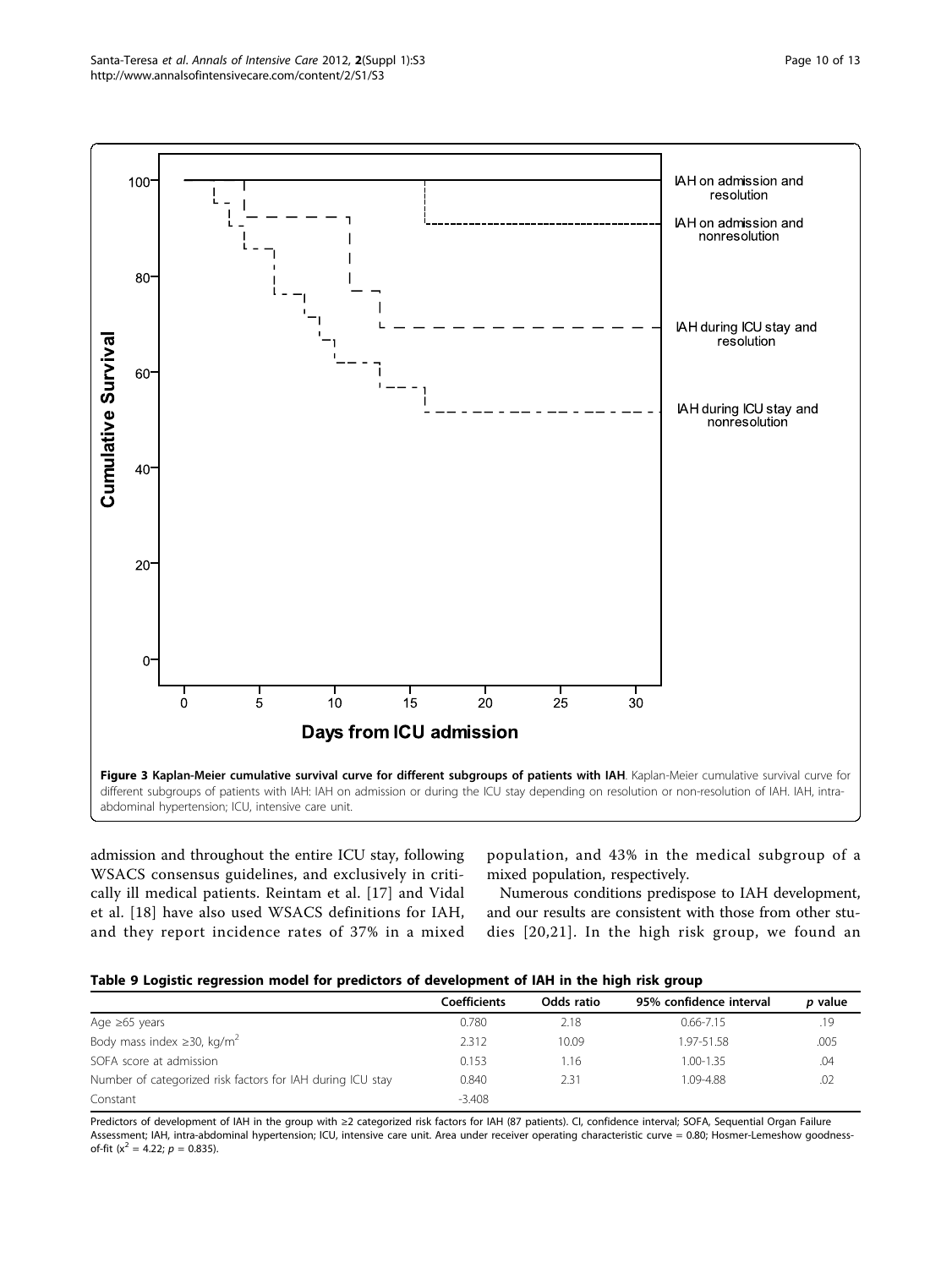<span id="page-10-0"></span>

|  |  | Table 10 Logistic regression model for predictors of mortality in the high risk group |
|--|--|---------------------------------------------------------------------------------------|
|--|--|---------------------------------------------------------------------------------------|

|                                                         | <b>Coefficients</b> | Odds ratio | 95% Confidence interval | p value |
|---------------------------------------------------------|---------------------|------------|-------------------------|---------|
| Age $\geq 65$ yrs                                       | 2.057               | 3.82       | 2.08-29.28              | .002    |
| $APACHF$ Il score $>20$                                 | 1.614               | 5.02       | 1.11-22.70              | .03     |
| SOFA score maximum during ICU stay                      | 0.224               | 1.25       | $1.03 - 1.51$           | .01     |
| Positive cumulative fluid balance during ICU stay       | 1.730               | 5.64       | 1.50-21.14              | .06     |
| No. of categorized risk factors for IAH during ICU stay | .200                | 3.32       | $0.94 - 11.72$          | .34     |
| Increased abdominal content during ICU stay             | .007                | 2.73       | 0.34-21.78              | .08     |
| <b>IAH</b>                                              | .409                | 4.09       | $0.83 - 20.12$          |         |
| Constant                                                | $-9.908$            |            |                         |         |

Predictors of mortality in the group with ≥2 categorized risk factors for IAH (87 patients). APACHE II, Acute Physiology and Chronic Health Evaluation; CI, confidence interval; IAH, intra-abdominal hypertension; ICU, intensive care unit; SOFA, Sequential Organ Failure Assessment. Area under receiver operating characteristic curve = 0.78; Hosmer-Lemeshow goodness-of-fit  $(x2 = 3.78; p = 0.870)$ .

association between IAH and the CRF proposed by the WSACS, specially the increased abdominal content. Obesity and the number of CRF for IAH during ICU stay were independent predictors of IAH development. Data on fluid balance were only qualitative (positive or negative), and the association between IAH and massive fluid loading in the presence of sepsis and/or capillary leak described in the literature could not be studied.

#### Severity scores and organ failure in patients with IAH

Increases in IAP have deleterious effects on end-organ system function by compromising perfusion, thus leading to multiorganic dysfunction (MOD) and poor outcome. In our population, IAH was significantly associated with higher severity of illness scores and incidence of organ failure. In addition, the study design allowed us to compare organ impairment during ICU stay between patients with and without IAH (Table [5\)](#page-5-0). Previous studies analyzed organ impairment only during the first days of ICU stay, thus making it difficult to study the association between MOD and IAH throughout the entire ICU stay.

#### Characteristics of IAH

WSACS gives special attention to the IAH classification; this correlates with the patient's profile, namely, whether the patient is medical or surgical [\[17-21](#page-12-0),[32-34\]](#page-12-0). Classification of IAH as acute and with high IAP grades (III-IV) is typical for surgical patients, whereas classification of IAH as subacute and with low-moderate IAP grades

(I-II) is characteristic for medical patients [[17](#page-12-0)-[21](#page-12-0),[35\]](#page-12-0). Our results in medical patients are consistent with this observation. The IAH classification varies depending on the study; however, no studies include all the classification types currently recommended by WSACS. In summary, a complete classification is important for planning future studies and comparing results, and the differentiation between medical or surgical patients is, in our opinion, necessary for a correct analysis based on the differences with regard to the causes and evolution of IAH in those two types of patient's profile.

Fourteen patients reached grade III of IAH, and five grade IV, but none of them developed ACS because a sustained elevation of IAP > 20 mmHg associated with organ deterioration was not detected. In concordance with this, no patient required surgical abdominal decompression.

#### Prognostic implications of IAH

Development of IAH has been described as an independent predictor of mortality in mixed populations [[20](#page-12-0)]. In our study IAH was a non-independent predictor of mortality, and this supports the fact that IAH was a marker of mortality in association with other clinical factors. In accordance with this, patients with IAH had higher severity scores and number of CRF for IAH that can independently increase mortality risk. In fact, the number of CRF during ICU stay was an independent predictor of mortality in the group with IAH.

|  |  |  |  |  |  | Table 11 Logistic regression model for predictors of mortality in the IAH group |  |  |  |  |  |  |
|--|--|--|--|--|--|---------------------------------------------------------------------------------|--|--|--|--|--|--|
|--|--|--|--|--|--|---------------------------------------------------------------------------------|--|--|--|--|--|--|

|                                                         | <b>Coefficients</b> | Odds ratio | 95% confidence interval | p value |
|---------------------------------------------------------|---------------------|------------|-------------------------|---------|
| Age $\geq 65$ yrs                                       | 2.811               | 16.63      | 2.46-112.30             | .004    |
| SOFA score maximum during ICU stay                      | 0.196               | 1.22       | $0.97 - 1.53$           | .09     |
| No. of categorized risk factors for IAH during ICU stay | 2.297               | 9.94       | 1.59-62.00              | .01     |
| Increased abdominal content during ICU stay             | .847                | 6.34       | 0.43-93.31              | .17     |
| Non-resolution of IAH                                   | 2.577               | 13.15      | 22.13-81.92             | .006    |
| Constant                                                | $-13.953$           |            |                         |         |

Predictors of mortality in the patients with IAH (59 patients). CI, confidence interval; IAH, intra-abdominal hypertension; ICU, intensive care unit; SOFA, Sequential Organ Failure Assessment. Area under receiver operating characteristic curve = 0.80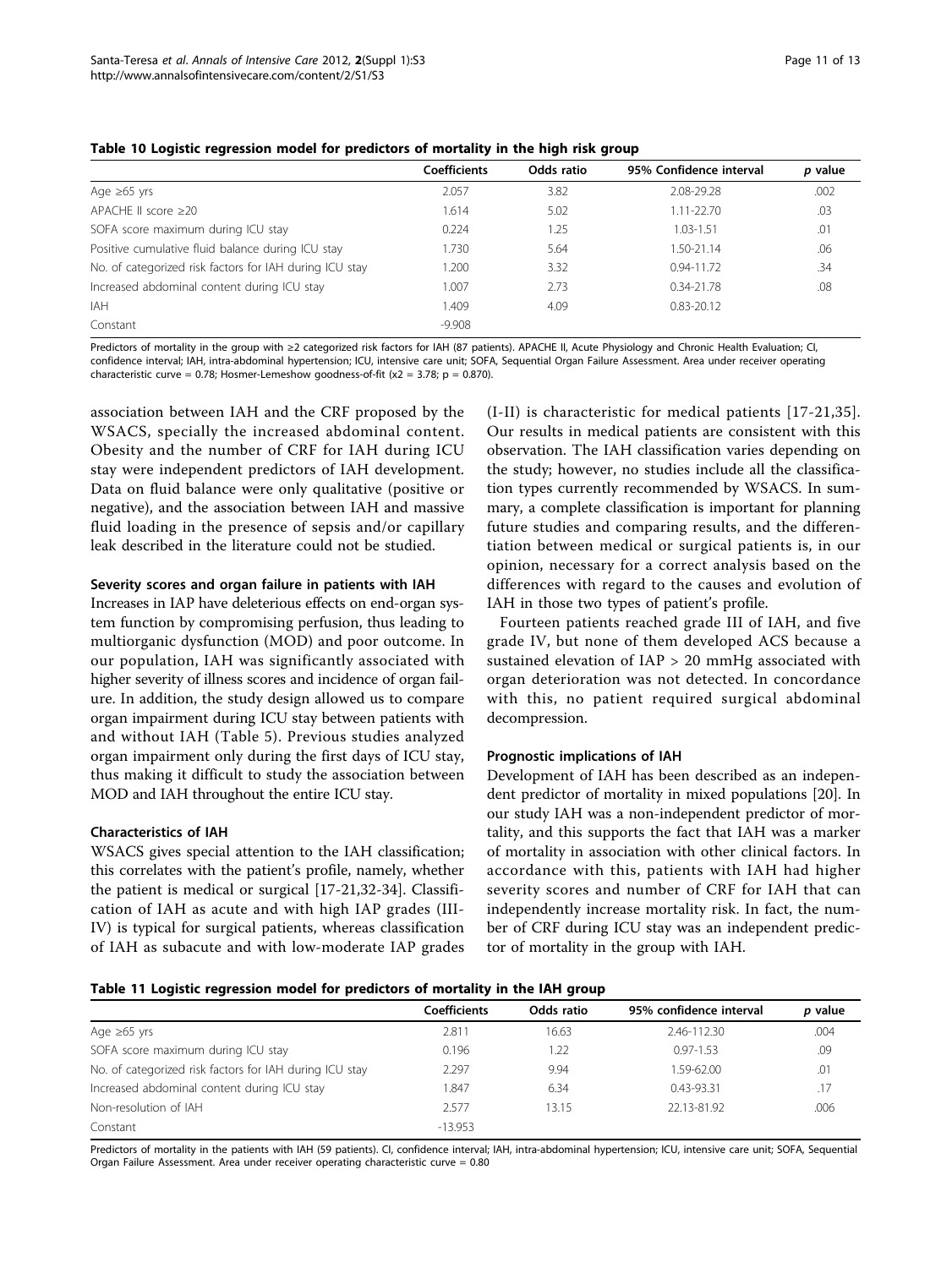<span id="page-11-0"></span>We found a high rate of resolution of IAH in our medical patients, but non-resolution was an independent predictor of mortality, resulting in a considerably high OR (non-resolution meant that death was 13 times more likely). Treatment of IAH was nonsurgical in all cases and none developed ACS, although no conclusions can be drawn in the absence of clinical intervention data. Management guidelines for IAH have been proposed by the WSACS [\[24\]](#page-12-0) although they are based on studies that analyze therapeutic strategies in isolation and in different patient profiles [[36](#page-12-0)-[40\]](#page-12-0).

#### Limitations of the study

IAP was not measured in all cases (only in those with  $\geq$ 2 CRF), and patients with < 2 CRF and no IAP recorded might have developed IAH during their ICU stay (e.g., patients with mechanical ventilation and therefore, diminished abdominal wall compliance but with no RF in other categories and no IAP measured). Therefore, the study followed the WSACS screening recommendations but was not designed to validate them in order to identify a subgroup of high risk patients for IAH development, as compared with a low risk subgroup. The study was underpowered to analyze each RF of the four categories as predictors of IAH (small sample size) or the IAP level as a predictor of mortality (the  $IAP_{\text{mean}}$  in the patients with IAH were relatively low to perform comparisons in the outcome). Not all patients who had their IAP measured were sedated, which could have caused a falsely elevated IAP. Although resolution of IAH was a prognostic factor, our study was not designed to focus on therapeutic management of IAH, and no conclusions can be drawn or ascertainments can be made about the strategies that were effective.

#### Conclusions

Critically ill medical patients admitted to the ICU with high risk of IAH development (≥2 CRF) have high morbidity, mortality, and incidence of IAH, so IAP should be measured as recommended by the WSACS. In this subgroup of patients, the presence of IAH is associated with mortality as a non-independent risk factor, and non-resolution of this process is an independent predictor of mortality. Our study supports the implementation of protocols based on WSACS guidelines for IAH screening and assessment to allow an early approach to this syndrome. Large, multicenter randomized controlled clinical trials are needed to confirm our results and to further promote the WSACS recommendations regarding IAH screening and management.

#### Consent

Written informed consent was obtained from the patients or their relatives for publication of this case

report. A copy of the written consent is available for review by the Editor-in-Chief of this journal.

#### Abbreviations

APACHE II: Acute Physiology and Chronic Health Evaluation; APP: abdominal perfusion pressure; BMI: body mass index; CRF: categorized risk factors; IAH: intra-abdominal hypertension; IAP: intra-abdominal pressure; ICU: intensive care unit; MOD: multiple organ dysfunction; RF: risk factors; SOFA: Sequential Organ Failure Assessment; WSACS: World Society of Abdominal Compartment Syndrome.

#### Acknowledgements

This article has been published as part of Annals of Intensive Care Volume 2 Supplement 1, 2012: Diagnosis and management of intra-abdominal hypertension and abdominal compartment syndrome. The full contents of the supplement are available online at [http://www.annalsofintensivecare.](http://www.annalsofintensivecare.com/supplements/2/S1) [com/supplements/2/S1](http://www.annalsofintensivecare.com/supplements/2/S1)

We are indebted to the study coordinators, clinical research associates, and intensive care residents. We are especially grateful to all the nurses and nursing assistants in our ICU for IAP measurements. We are indebted to the Fundación para la Investigación Biomédica del Hospital Gregorio Marañón, especially Mr Thomas O'Boyle and Dr Jose María de Miguel, for advice in the preparation of this manuscript, and to the faculty members of the WSACS for raising concern about intra-abdominal hypertension in intensive care patients.

#### Author details

<sup>1</sup>Intensive Care Unit, Hospital General Universitario Gregorio Marañón, Calle Doctor Esquerdo 46, Madrid, 28007, Spain. <sup>2</sup>Department of Internal Medicine Hospital General Universitario Gregorio Marañón, Calle Doctor Esquerdo 46, Madrid, 28007, Spain.

#### Authors' contributions

All authors read and approved the final manuscript. PS conceived the study and participated in its design and coordination. PS and JM performed the statistical analysis. LA and PG participated in analysis and interpretation of data. IM, MZ and MT collected data. All authors contributed to the writing and preparation of the manuscript.

#### Authors' information

PS, MD, PhD; JM, MD, Associate Professor of Medicine, Universidad Complutense de Madrid (UCM), Spain; MT, RN, Chief of Critical Care Nurse Department; IM, MD; MZ, MD; LA, MD, PhD, Chief of Internal Medicine Department, Professor of Medicine, UCM, Spain; PG, MD.

#### Competing interests

The authors declare that they have no competing interests.

#### Published: 5 July 2012

#### References

- Balogh Z, McKinley BA, Cox CS Jr, Allen SJ, Cocanour CS, Kozar RA, Moore EE, Miller CC III, Weisbrodt NW, Moore FA: Abdominal compartment syndrome: the cause of effect of postinjury multiple organ failure. Shock 2003, 20(6):483-492.
- 2. Balogh Z, McKinley BA, Holcomb JB, Miller CC, Cocanour CS, Kozar RA, Valdivia A, Ware DN, Moore FA: Both primary and secondary abdominal compartment syndrome can be predicted early and are harbingers of multiple organ failure. J Trauma 2003, 54(5):848-859.
- 3. Cullen DJ, Coyle JP, Teplick R, Long MC: Cardiovascular, pulmonary, and renal effects of massively increased intra-abdominal pressure in critically ill patients. Crit Care Med 1989, 17(2):118-121.
- 4. Kashtan J, Green JF, Parsons EQ, Holcroft JW: Hemodynamic effects of increased abdominal pressure. J Surg Res 1981, 30(3):249-255.
- 5. Barnes GE, Laine GA, Giam PY, Smith EE, Granger HJ: Cardiovascular responses to elevation of intra-abdominal pressure. Am J Physiol 1985, 248(2 Pt 2):R208-13.
- 6. Obeid F, Saba A, Fath J, Guslits B, Chung R, Sorensen V, Buck J, Horst M: Increases in intra-abdominal pressure affect pulmonary compliance. Arch Surg 1995, 130(5):544-547.